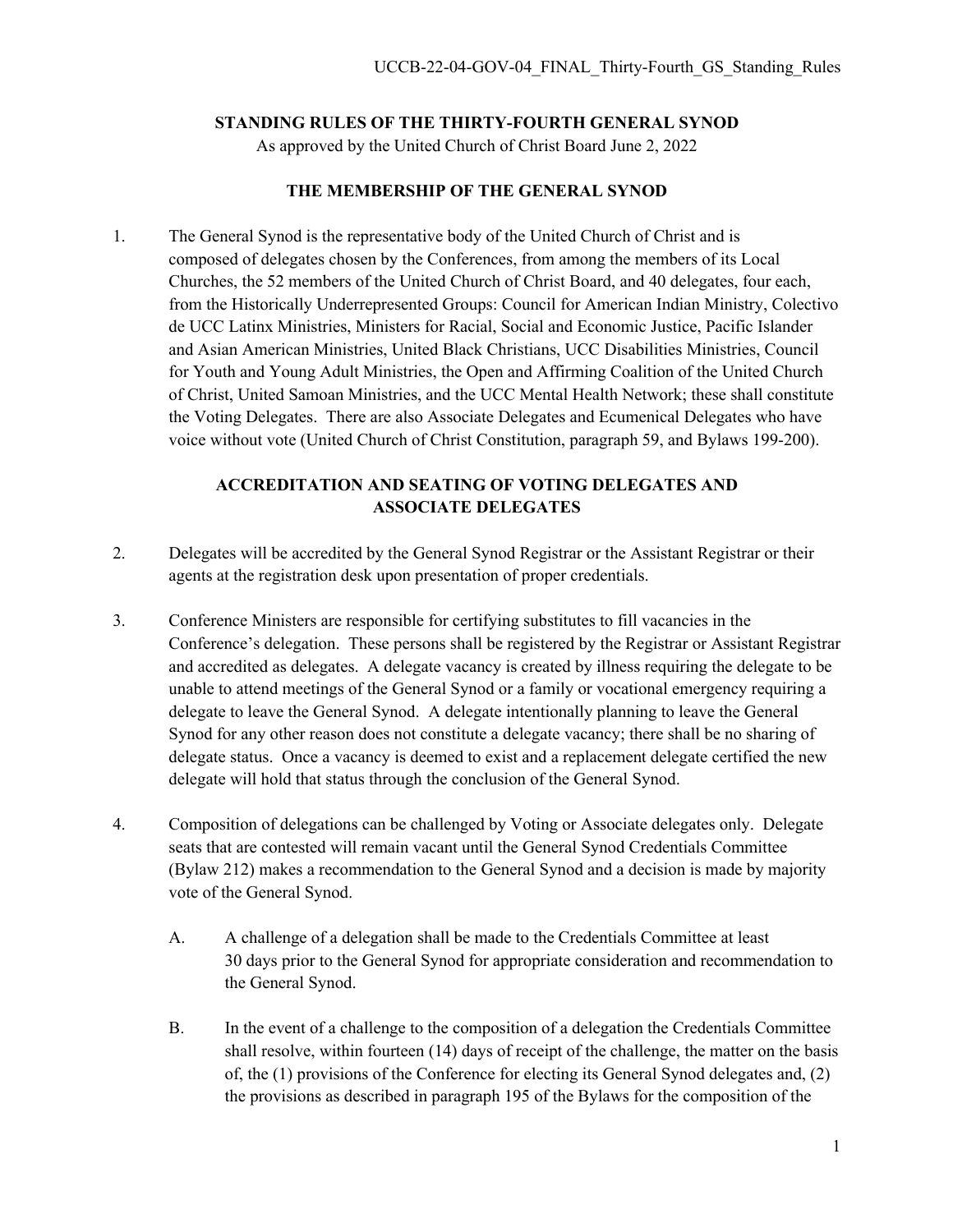## Conference delegations.

- 5. Voting delegates (Bylaws 194-198) wearing the proper badge will be seated in the specifically designated delegate section. Conference Delegates will be seated with their Conference delegation. Conference Ministers who serve on the United Church of Christ Board will be seated with the Board but shall also have a seat with their Conference delegation and may sit with the Conference delegation when needed. No Conference employee or other substitute may at any time occupy a vacant Conference delegation seat intended for use by the Conference Minister who is seated with the Board.
- 6. Associate Delegates (Bylaws 199-200) wearing the proper badge will be seated in the specifically designated Associate Delegate section, except the Chairperson of the governing board and the Chief Executive Officer(s) of each Conference who may be seated with their Conference delegation. Associate Delegates to General Synod have voice without vote in all aspects and functions of the General Synod, including committees.
- 7. Ecumenical Delegates have the same privileges as Associate Delegates.
- 8. No other person will be allowed in the delegate section except non-delegates having voice without vote as described below, and persons designated by the General Synod Administrator as General Synod staff, and national staff liaisons. All Delegates, Associate Delegates, nondelegates having voice without vote and other persons mentioned in this paragraph must have appropriate credentials from the General Synod Registrar.

# **ACCREDITATION AND SEATING OF NON-DELEGATES HAVING VOICE WITHOUT VOTE**

- 9. When the interests of their respective institutions or groups are before the General Synod, the Chief Executive Officers of the institutions related to the Council for Higher Education shall have the privilege of voice without vote.
- 10. A group composed of at least 25 members of the United Church of Christ which has come together as a particular constituency or is interested in a specific issue may have voice without vote under the following conditions:
	- A. The General Synod may vote, on recommendation of the Business Committee, to grant to not more than two non-delegate representatives of a group the privilege of voice without vote and of seating with the Associate Delegates, if the group meets the following criteria:
		- 1. The group must consist of at least 25 members of the United Church of Christ and more than one Conference must be represented in its membership.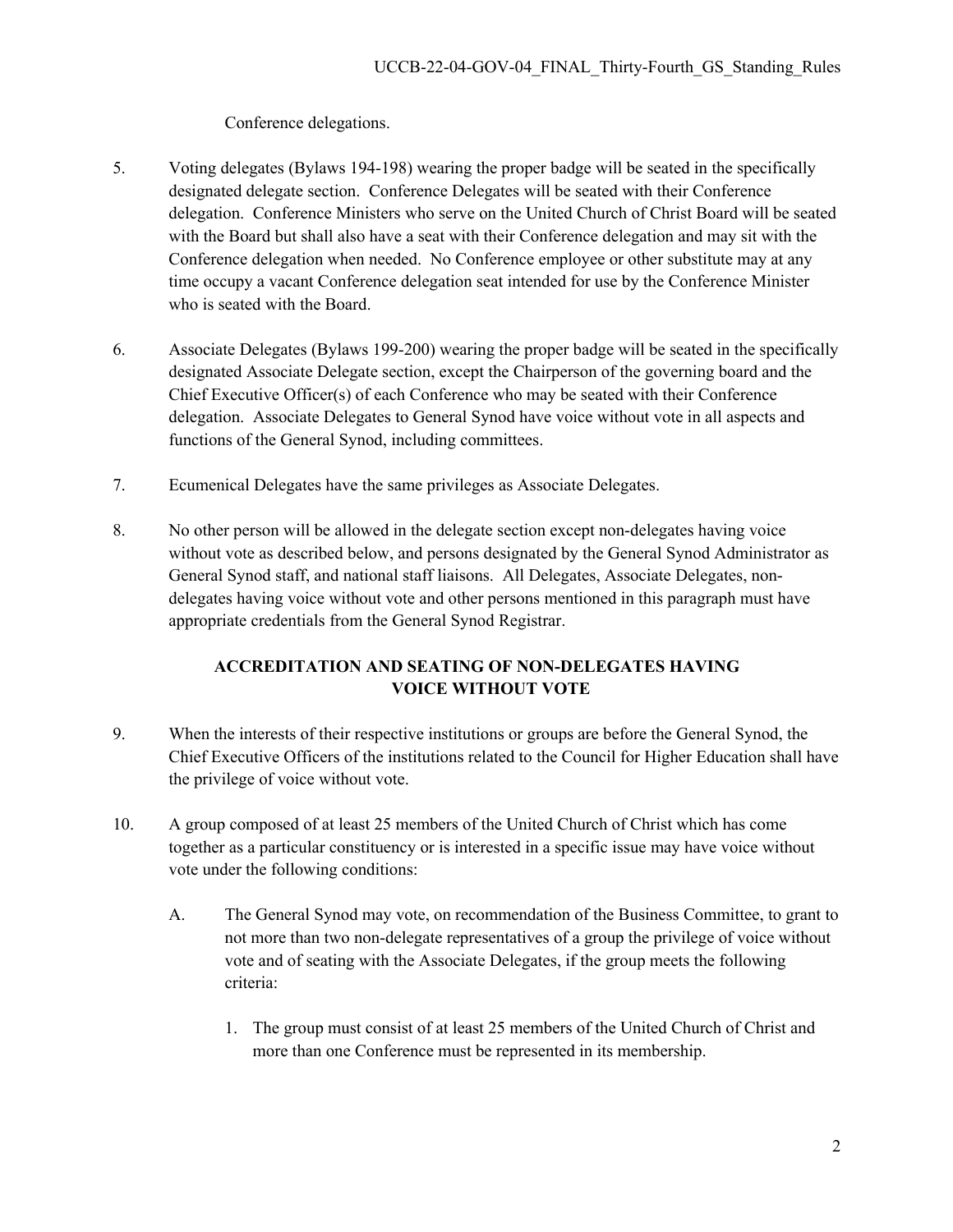- 2. The group must show cause to the Business Committee why elected Delegates cannot effectively represent its cause or concern to the General Synod.The two nondelegate representatives given voice without vote must hold membership in a Local Church of the United Church of Christ.
- B. Any request for voice without vote privileges at the Thirty-third General Synod must be sent to the Office of the General Minister and President via Karen Georgia Thompson, General Synod Administrator, at thompsonk@ucc.org, **on or before January 31, 2023**. A list of at least 25 current members including verifiable Local Church membership reflecting membership in more than one Conference must accompany all requests.
- C. For groups not formally related to the United Church of Christ, privilege of voice without vote ends with the adjournment of the General Synod.
- 11. The 14 members of the Nominating Committee elected by the General Synod, Honored Guests, Former Officers of the United Church of Christ, Moderators of past General Synods, Chief Executive Officers of formerly Recognized and Established Instrumentalities, and the Commission for Racial Justice, and Ecumenical Guests who are not Associate Delegates may be accorded the privilege of voice without vote and of seating with the Associate Delegates by vote of the General Synod.

# **PROCEDURES FOR COMMUNICATING AND CONSIDERING FORMAL MOTIONS**

- 12. Matters of concern to members of the United Church of Christ may be presented in the form of Formal Motions for consideration by the General Synod. Formal Motions are Resolutions and Other Formal Motions. All matters submitted by a Conference or Association shall be considered by the General Synod (Bylaws 175 and 180). All Formal Motions must be sent to the Office of the General Minister and President via electronic mailing to Kevin Peterson, staff to the Resolution and Committee Process Team, at petersonk@ucc.org. The United Church of Christ Board, acting as the Business Committee, will propose recommendations regarding the disposition of these proposals and report these recommendations to the General Synod.
	- A. Items that are expected to be routine, non-controversial, or dealt with in a special hearing will be reported directly to the plenary session by the Business Committee. This might include, but is not limited to, such items as the budget, amendments to the Constitution or Bylaws, statements of commendation, recognition, and celebration, and certain Resolutions. The Business Committee may place some of these items on a Consent Agenda. The Consent Agenda will be approved by delegates in the opening plenary of the General Synod. Proponents of Resolutions placed on the Consent Agenda will have two minutes to speak to their Resolution before the Consent Agenda is moved. Items may be removed from the Consent Agenda by a majority vote of the General Synod. If a Resolution is removed from the Consent Agenda, it will be assigned to a committee or considered in a plenary session of the General Synod.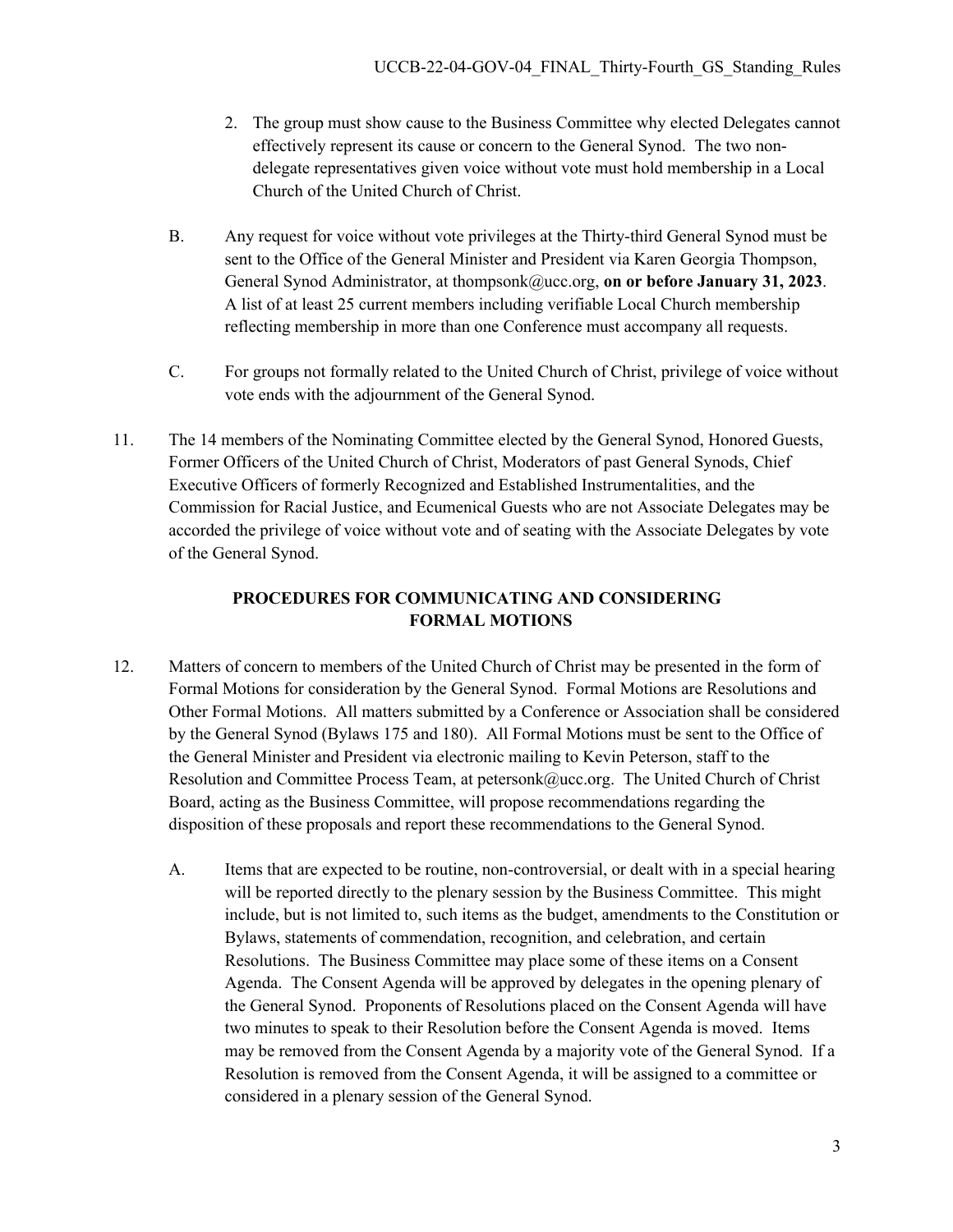- B. Items that are complicated or controversial that require background discussion and study, that merit and need a hearing process, or that have a system-wide impact will be assigned to a committee. The proposer shall supply a resource person to the committee.
- C. Any proposed business item that reiterates or reaffirms previous action shall normally be referred by the General Synod to the body or bodies implementing such action. A referral for implementation is, in itself, a statement that the General Synod is already on record with the intent of the business item and that the policy base for implementation is already in existence.
- D. Items addressing issues addressed by one of the two preceding General Synods shall be referred by the General Synod to implementing bodies.
- E. If a proposed motion differs significantly from previous policy or action of the two preceding General Synods, it shall be assigned to a committee. The burden of proof is on those submitting the proposal to explain how it is different.
- F. Definitions, Procedures, and Format
	- 1. Resolution Review Team: Submitters and drafters of Resolutions are encouraged to be in conversation with the General Synod staff to the Resolution and Committee Process as soon as possible, even before draft Resolutions are completed, in order to ensure Resolutions meet all requirements to pass the Committee on Disposition and be addressed by the General Synod. Each Resolution will be reviewed by a Resolution Review Team, appointed by the Business Committee, which may include non-board members with special expertise. **All proposed Resolutions must be submitted to the Resolution Review Team, prior to being sent to the Office of the General Minister and President,** via electronic mailing to Kevin Peterson, staff to the Resolution and Committee Process Team, at petersonk@ucc.org**.** The function of the Resolution Review Team is:

a) to review the proposed Resolution for matters of polity and compliance with the United Church of Christ Constitution and Bylaws and the General Synod Standing Rules;

b) to determine whether the subject of the proposed Resolution was addressed by one of the two preceding meetings of the General Synod;

c) to determine whether an Implementation Conversation [see Section 12.F.9] will be required; and

d) to provide assistance in drafting.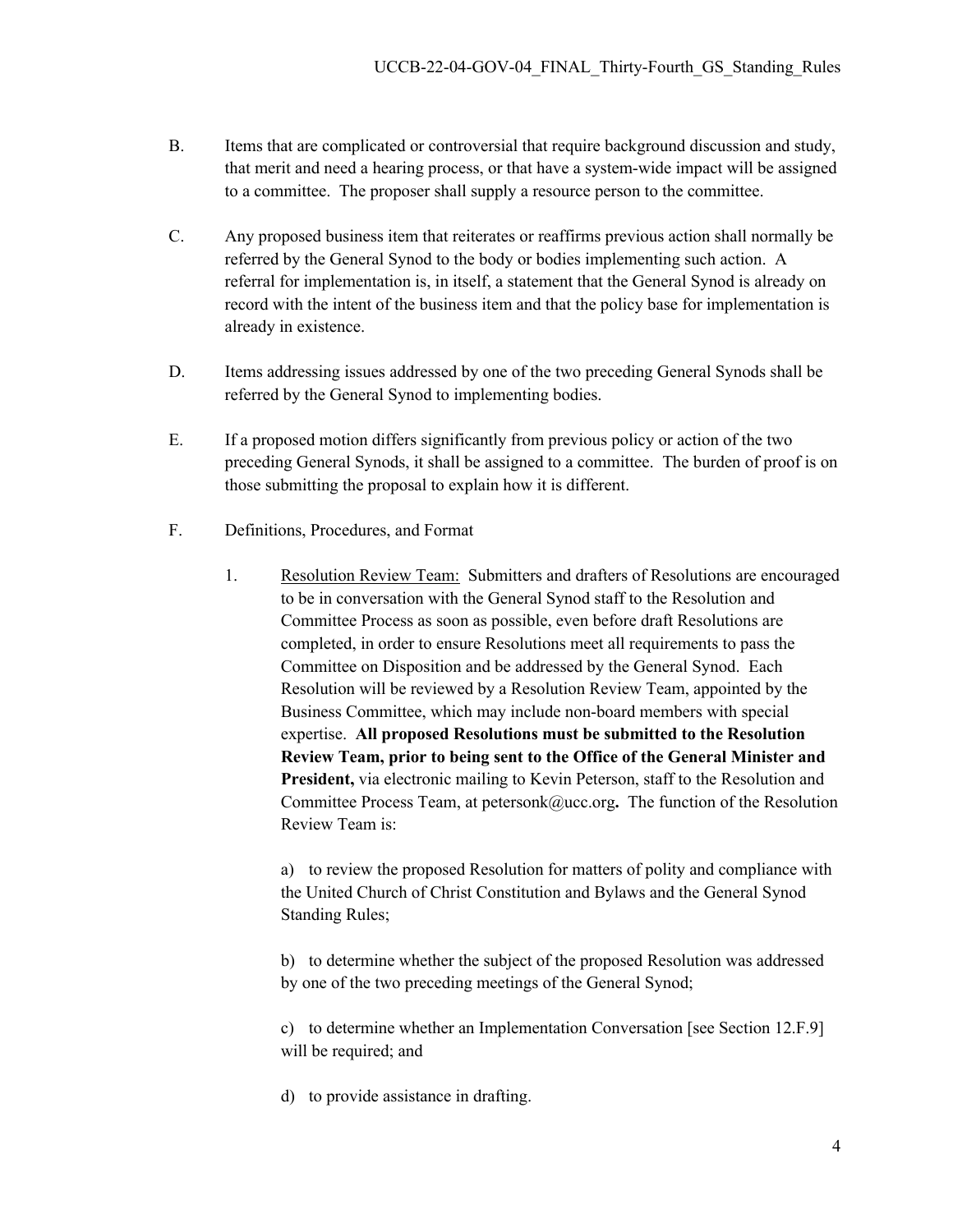- e) The Resolution Review Team shall not function as a gatekeeper for the subject matter of the Resolution, except to the extent that matters of polity or previous General Synod Resolutions are implicated. The Resolution Review Team may recommend to the Committee on Disposition that any Resolution inconsistent with polity and/or the United Church of Christ Constitution or Bylaws be rejected.
- 2. Definitions:
	- a) Resolution of Witness: A Resolution of Witness is an expression of the General Synod concerning a moral, ethical or religious matter confronting the Church, the nation, or the world, adopted for the guidance of the Officers, Covenanted, Associated or Affiliated Ministries, or other bodies as defined in Article VI of the Bylaws of the United Church of Christ; the consideration of Local Churches, Associations, Conferences and other bodies related to the United Church of Christ; and for a Christian witness to the world. It represents agreement by at least two-thirds of the delegates voting that the view expressed is based on Christian conviction and is a part of their witness to Jesus Christ. The text of the proposed Resolution The text of the proposed Resolution should be so phrased as not to bring into question the Christian commitment of those who do not agree.
	- b) Prudential Resolutions: A Prudential Resolution establishes policy, institutes or revises structure or procedures, authorizes programs, approves directions or requests actions by majority vote.
	- c) Other Formal Motions include actions other than those provided for above by majority vote and include, but are not limited to, elections by Synod, matters of tribute or commendation or matters of condemnation, budget approval and the like and are not bound by the format provisions of this rule. Formal Motions, such as tributes and commendations, are subject to the deadline provisions of this rule. Elections and other Formal Motions covered in the Bylaws are subject to any deadline provisions included there.
	- d) The Business Committee will make the final determination on the classification of a proposed Resolution and has the authority to change the classification of a Resolution. If the Business Committee determines that a proposed Resolution has elements of a Resolution of Witness and of a Prudential Resolution, the proposed Resolution will be classified as a Resolution of Witness and will be subject to the supermajority vote.
- 3. Sources: A Resolution or Other Formal Motion may be submitted by: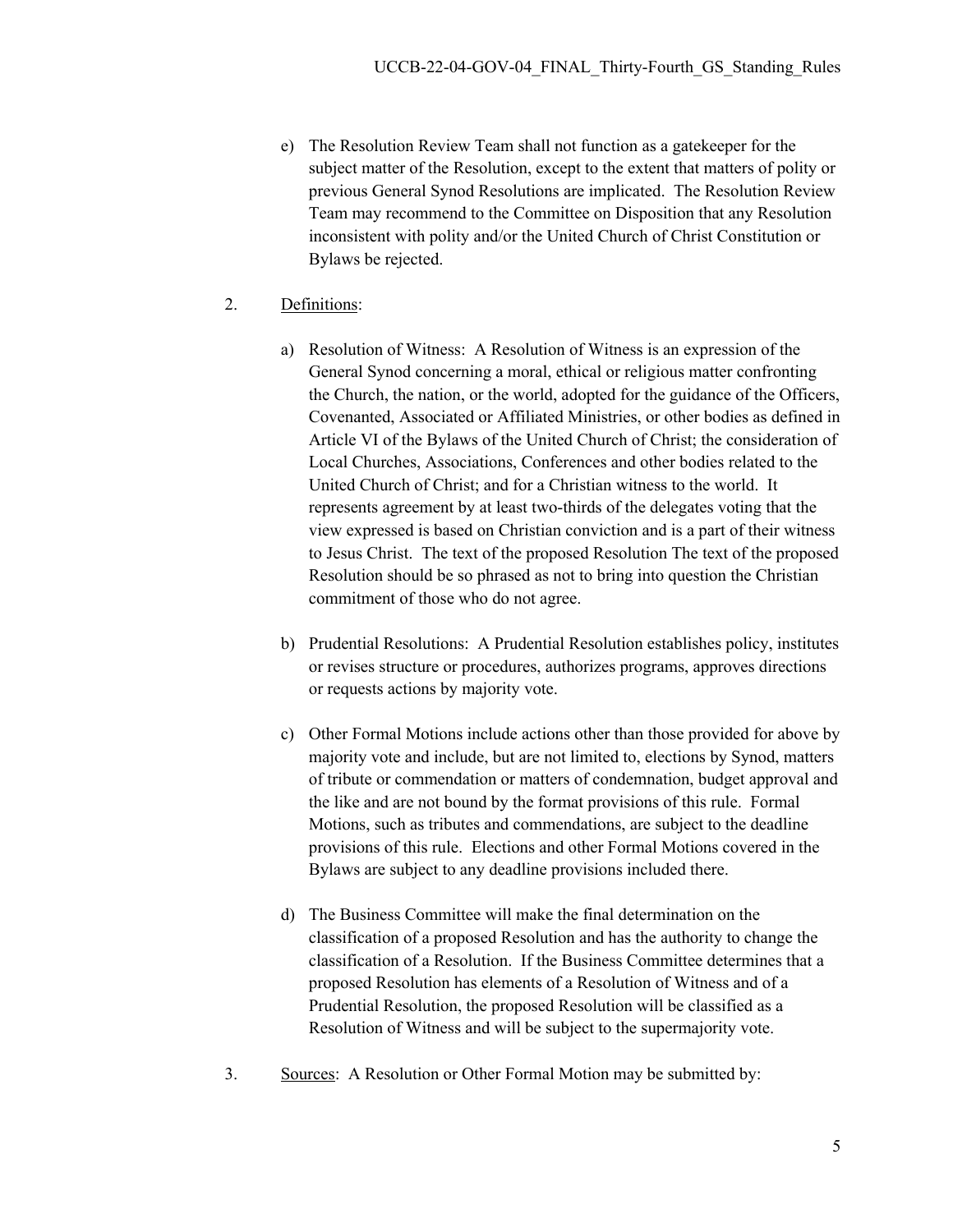a) General Synod Delegate or Delegate-elect with the written concurrence of at least ten additional General Synod Delegates or Delegates-elect from two or more Conferences;

b) a Local Church with the written concurrence of at least five other Local Churches of the United Church of Christ;

- c) an Association;
- d) a Conference;
- e) a Covenanted, Associated or Affiliated Ministry or other body as defined in Article VI of the Bylaws of the United Church of Christ; and
- f) the United Church of Christ Board.
- 4. Authority for submission: A Resolution or Other Formal Motion submitted by Local Churches, an Association, or a Conference must be voted on by the membership (annual meeting or congregational meeting) of the submitting organization(s). A vote by the governing board(s), even acting *ad interim*, does not meet this requirement. The submitting organization(s) must provide a copy of the minutes of the meeting(s) during which the vote(s) was taken.
- 5. Authority to edit post-submission: Governing bodies of submitters shall have the authority to make changes to Resolutions or Other Formal Motions as requested by the General Synod Resolution Review Team. Once a Resolution or Other Formal Motion has been submitted to the General Synod Subcommittee on Disposition, submitters may not make changes to the Resolution unless the proposed changes could not have been anticipated by the submission deadline. The burden of proof is on those submitting the proposal to explain why.
- 6. Endorsements: Resolutions and Other Formal Motions may not receive endorsements from any organization other than the submitters; organizations may express their support directly to the submitters.
- 7. Procedures for Considering Resolutions and Other Formal Motions are:
	- a) Proposed Resolutions must be approved by the Resolution Review Team prior to submission to the Office of General Minister and President, regardless of the operative deadline for the Resolution. Proposed Resolutions must be submitted to the Resolution Review Team on or before **October 31, 2022** to meet the **January 2, 2023** deadline. It is not necessary that the Resolution be final before submitting to the Resolution Review Team. Submitters are encouraged to provide Resolutions in draft form to the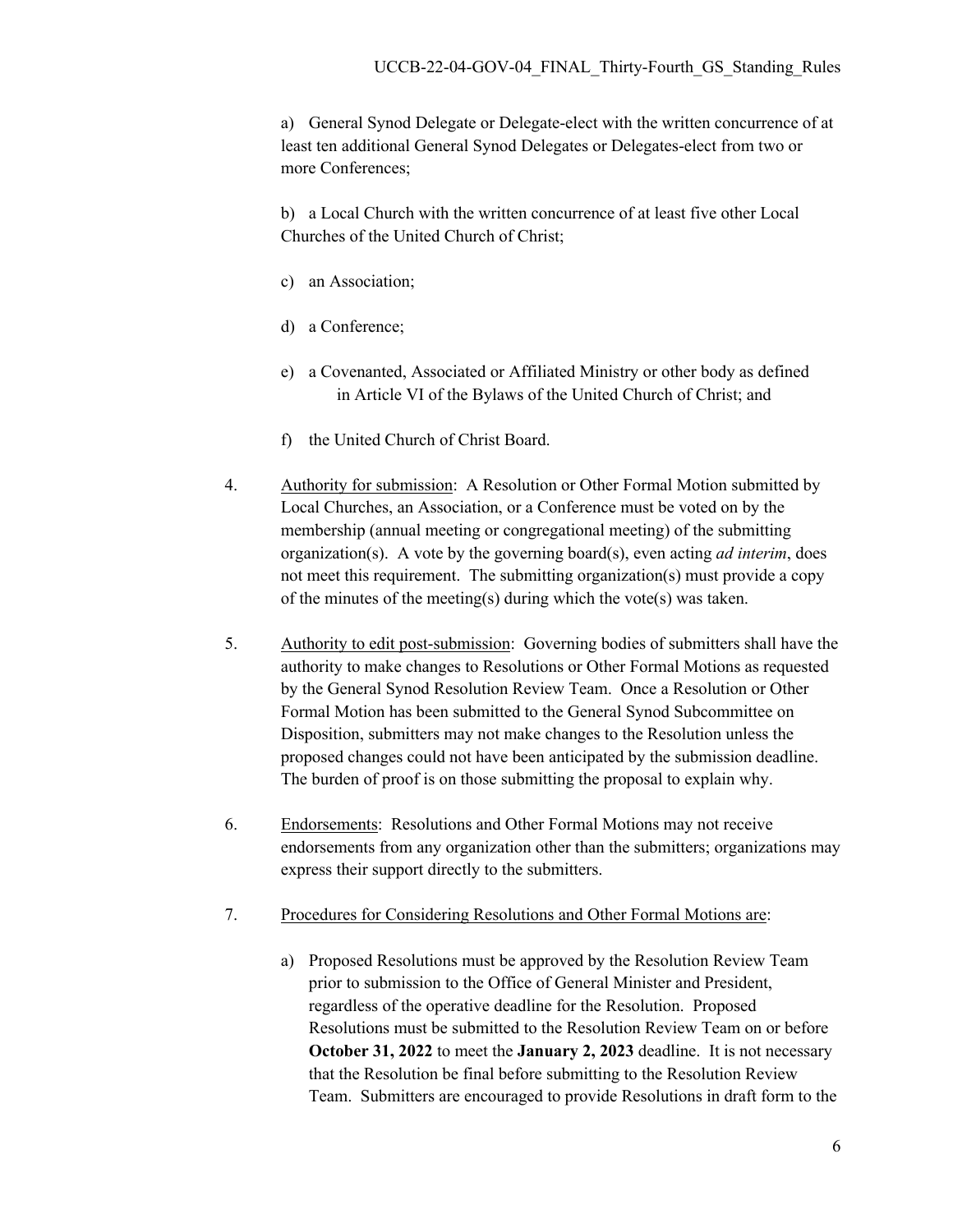Resolution Review Team as early as possible (but no later than the deadlines above), even before the Resolution is passed by the Conference or Local Church annual meeting, to reduce the risk of the submitter needing to make changes for a compliant Resolution after it has been approved by its setting. For later applicable deadlines, the submitter should be in touch with the Resolution Review Team as soon as the submitter is aware a Resolution will be submitted late. Resolutions should be submitted to the Resolution Review Team via Kevin Peterson, staff to the Resolution and Committee Process Team, at petersonk@ucc.org.

- b) Proposed Resolutions and Other Formal Motions shall be submitted before the following deadlines. A co-sponsor of a Resolution or Other Formal Motion may only be added before the applicable deadline:
	- i. A copy of the Resolution or Other Formal Motion must be sent to the Office of the General Minister and President via Kevin Peterson, staff to the Resolution and Committee Process Team, at petersonk@ucc.org, **on or before January 2, 2023**. A submitter shall include an outline of an Implementation Conversation, if required. See 12.F.9. The Office of the General Minister and President shall make copies available to delegates **on or before April 3, 2023**.
	- ii. A Resolution or Other Formal Motion that could not have been anticipated or submitted in conformance with the above deadline must be sent to the Office of the General Minister and President, via Kevin Peterson, staff to the Resolution and Committee Process Team, at petersonk@ucc.org, **on or before May 31, 2023**.
	- iii. A Resolution or Other Formal Motion that could not have been anticipated or submitted before May 31, 2023 may be sent to the Office of the General Minister and President via Kevin Peterson, staff to the Resolution and Committee Process Team, at  $peterson k@ucc.org$ , during that time, and introduced by title only by a voting Delegate to the Business Committee at a designated point in the agenda of General Synod where new business may be introduced**.**  Unless the reason that the submission could not be made prior to May 31, 2023 is that the submitting Conference or Association annual meeting took place on or after May 31, 2023, the presenter must be accompanied by two other Delegates, at least one of whom must be from a second Conference, and must provide at least 15 copies of the proposed Resolution or Other Formal Motion for distribution to the Committee on Disposition. The Resolution or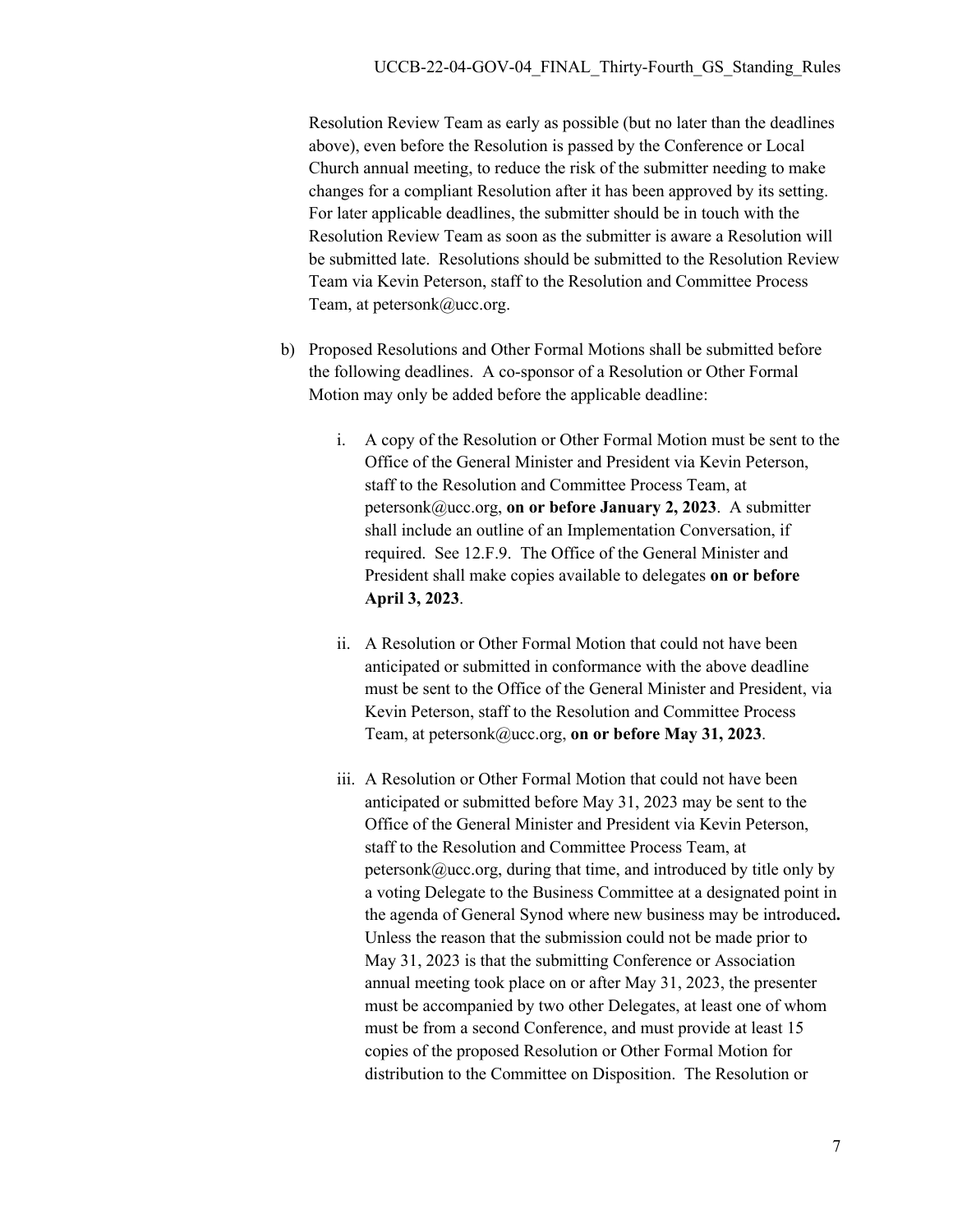Other Formal Motion must also be provided on a portable electronic device.

- c) Every Resolution or Other Formal Motion received prior to the General Synod shall be referred to the Business Committee. The Business Committee shall, in respect of each proposal, either (1) present its own recommendations to the General Synod or (2) assign it to a committee or other group for review and recommendation to the General Synod. Such recommendations may include approval, disapproval, amendment, consolidation, referral, or no action. The Business Committee may also send any Resolution directly to the United Church of Christ Board for action, except for Resolutions submitted by the United Church of Christ Board. The standards for adoption by the Board shall be the same as those required for adoption by the General Synod.
- d) Copies of each Resolution or Other Formal Motion and the recommendation pertaining to it **must be distributed to Delegates at least one-half day before action can be taken**.
- 8. Format: Resolutions shall include the following information in the following format sections.
	- a) A brief Title with information providing the source of the Resolution, the date of submission and any other information pertinent to the Resolution. The title must accurately reflect the intent of the proposed motion. If presented at General Synod, the names and Conferences of the Delegates presenting the Resolution shall be included.
	- b) A brief Summary that accurately reflects the content of the Resolution.
	- c) Biblical, Theological and Historical Grounding: describe how this action reflects the historic roots of the United Church of Christ and connect it to current identity and theology, noting the current engagement of various settings of the Church.
	- d) The text of the motion.
	- e) The statement, *The funding for the implementation of the Resolution will be made in accordance with the overall mandates of the affected agencies and the funds available.* There is no financial guarantee of any kind other than the annual budget determined by the United Church of Christ Board (73 GS 81).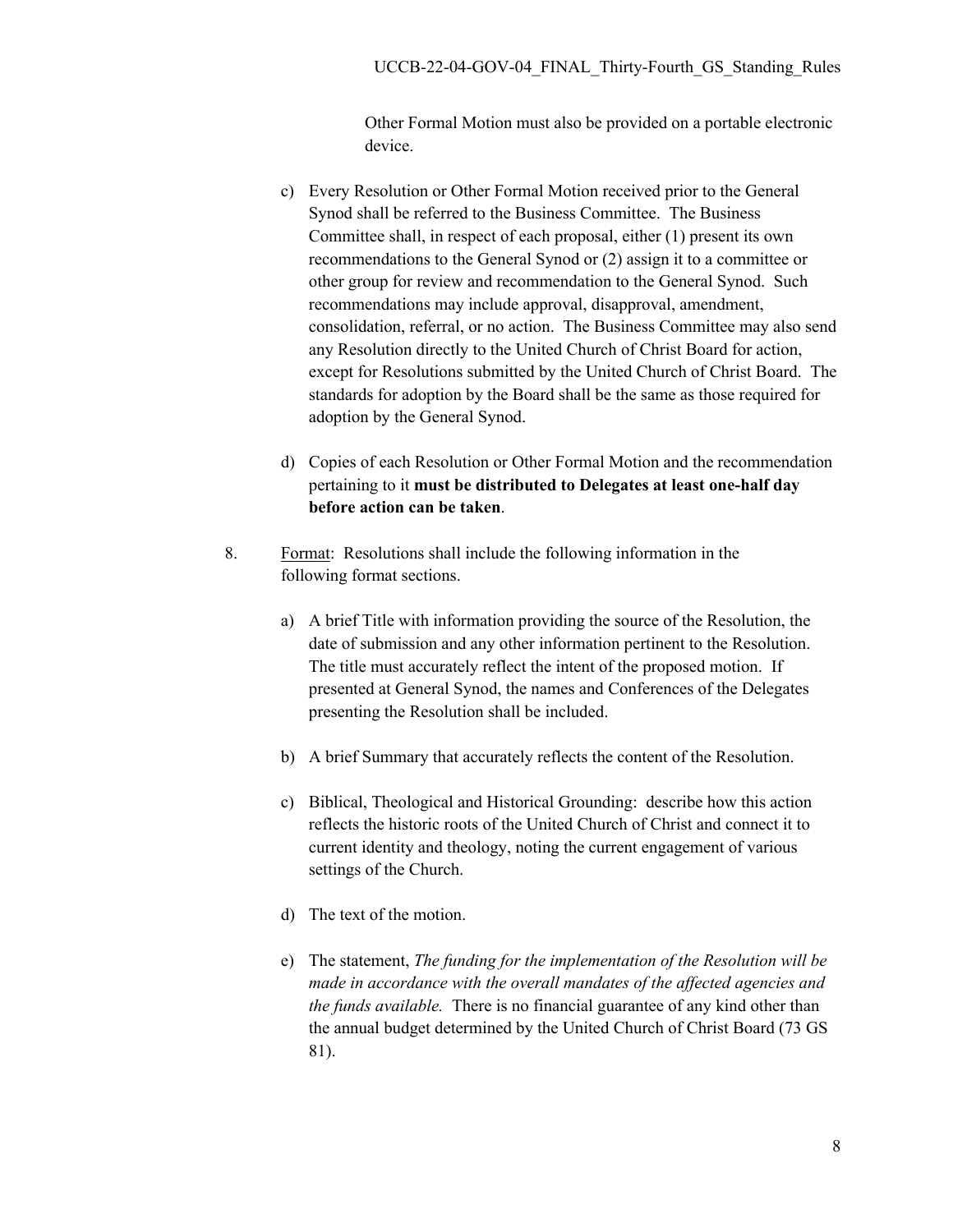The statement, *The Officers of the Church, in consultation with appropriate ministries or other entities within the United Church of Christ, will determine the implementing body*. The implementing body is responsible for developing the strategy and program designed to implement the Resolution.

- 9. Implementation Conversation Requirement: The Implementation Conversation is a presentation, discussion, and forum for all those interested in the topic addressed by a resolution to network and discuss ways that Local Church members, Local Churches, Associations, and Conferences, could best address that topic in their local settings. Implementation Conversations shall not be focused on how the General Synod and/or the National Setting will address the topic of a Resolution. Implementation Conversations will not be limited to discussing the actionable items outlined in a Resolution.
	- a) Implementation Conversations will be required for all Resolutions of Witness that are both adopted by the General Synod and that call upon Local Churches, Conferences, Associations and/or individual members of the United Church of Christ to take particular action. Implementation Conversations shall not be required for Prudential Resolutions or for Resolutions of Witness that call upon only the National Setting and/or the United Church of Christ Board for action.
	- b) Implementation Conversations shall be led by the submitters of the Resolutions that meet the above requirements.
	- c) Implementation Conversations shall be one hour in length.
- 13. No more than three Resolutions and Other Formal Motions may be admitted to the agenda from any single source.
- 14. Reports to be made to succeeding General Synods on a Resolution or Other Formal Motion may be requested for no more than the two General Synods immediately following that General Synod.

#### **REPORTS TO THE GENERAL SYNOD**

15. Reports to the General Synod with no action required shall be placed on file. Reports required by previous General Synod action and Reports from Councils must be sent to the Office of the General Minister and President via Karen Georgia Thompson, General Synod Administrator, at thompsonk@ucc.org, **on or before April 3, 2023**. All reports made within the context of the meeting shall be contained in the official minutes of the meeting.

## **CONDUCT OF THE BUSINESS OF THE GENERAL SYNOD**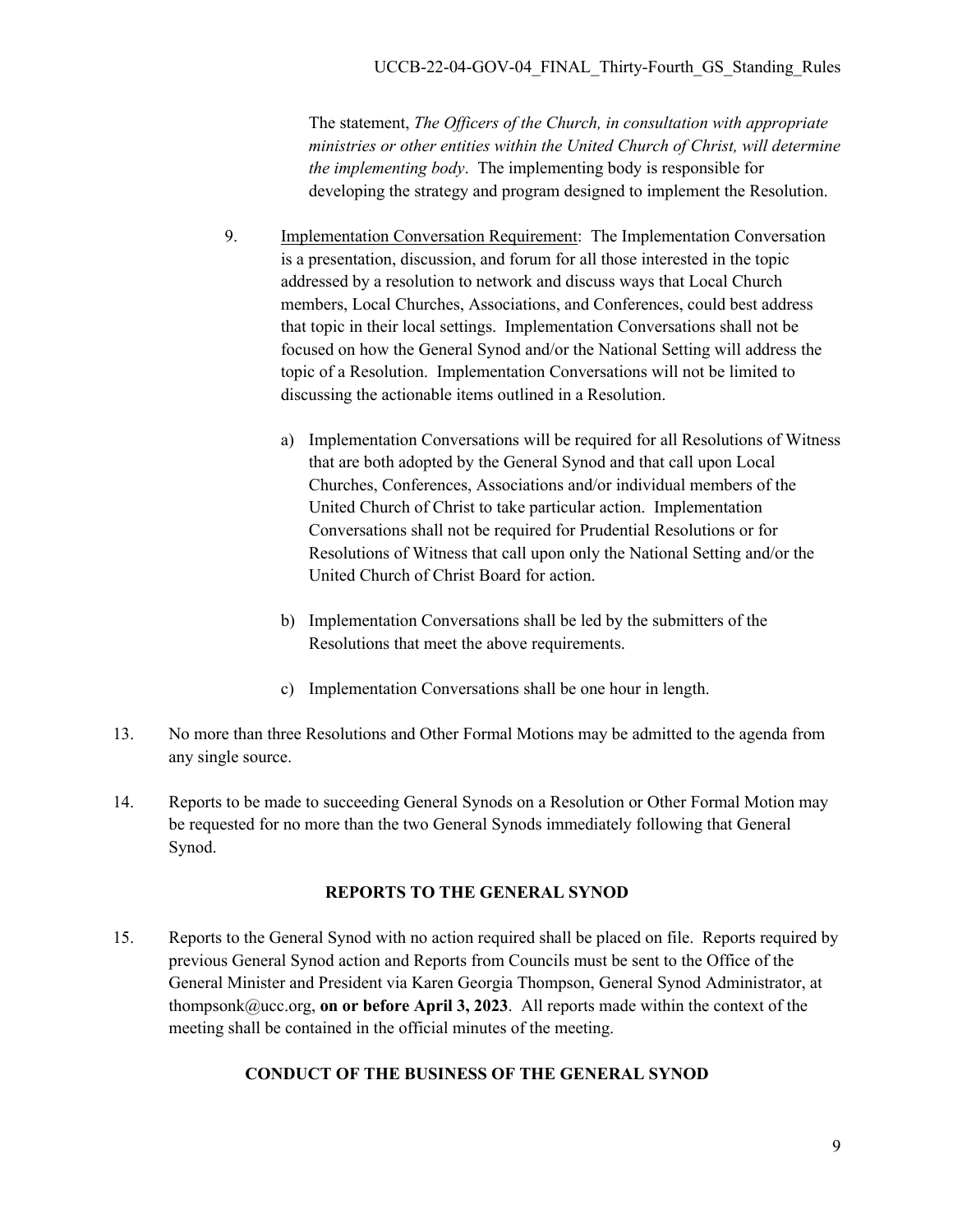- 16. A quorum for the conduct of business at General Synod shall consist of one-third of the voting delegates; provided that in this number at least two-thirds of the Conferences are represented by at least one Delegate each (United Church of Christ Constitution, paragraph 59).
- 17. All proceedings of the General Synod shall, unless otherwise provided for, be governed by the current edition of Robert's Rules of Order (United Church of Christ Bylaw 191).
- 18. All Voting Delegates shall be randomly assigned to a committee. Associate Delegates and Non-Delegates having Voice without Vote shall have voice at the committee they choose to attend.
- 19. Main motions not in distributed materials and substantive amendments shall be presented to the Moderator in writing, signed by the maker and seconder. Only voting Delegates may make motions.
- 20. Amendments to an original main motion by a plenary session, including items of business sent directly to a plenary session and recommendations from committees, shall not radically alter the basic intent or direction of the original main motion, as determined by a consultation between the Moderator, Vice Moderator, and Chair of the Committee on Disposition, who may consult others in making their decision. Substitute motions must come from a committee as described in Rule 21.
- 21. When a matter has been referred to a committee or group during the General Synod for review prior to its presentation to a plenary session for debate and action, the recommendation made to a plenary session by such committee or group shall be considered an original main motion fully open to amendment by the General Synod, except a recommendation that radically alters the basic intent or direction of the original matter referred to a committee or group, as determined by a consultation between the Moderator, Vice Moderator, and Chair of the Committee on Disposition, who may consult others in making their decision. Such recommendations shall be regarded as a substitute motion requiring a majority vote of the General Synod for consideration.
- 22. There shall be an Agenda Committee appointed by the United Church of Christ Board. Members of the Agenda Committee shall include the Moderator, Assistant Moderator, Parliamentarians, Agenda Coordinator, General Synod Administrator, committee process staff, and others as deemed necessary to carry out the work of the Committee.
- 23. The agenda as adopted by the General Synod may be changed by two-thirds vote or general consent upon recommendation of the Business Committee or motion from the floor.
- 24. Debate shall conform to the following provisions:
	- A. Delegates and others wishing to be recognized shall obtain use of a microphone, address the Moderator and identify themselves by name and Conference or other represented body.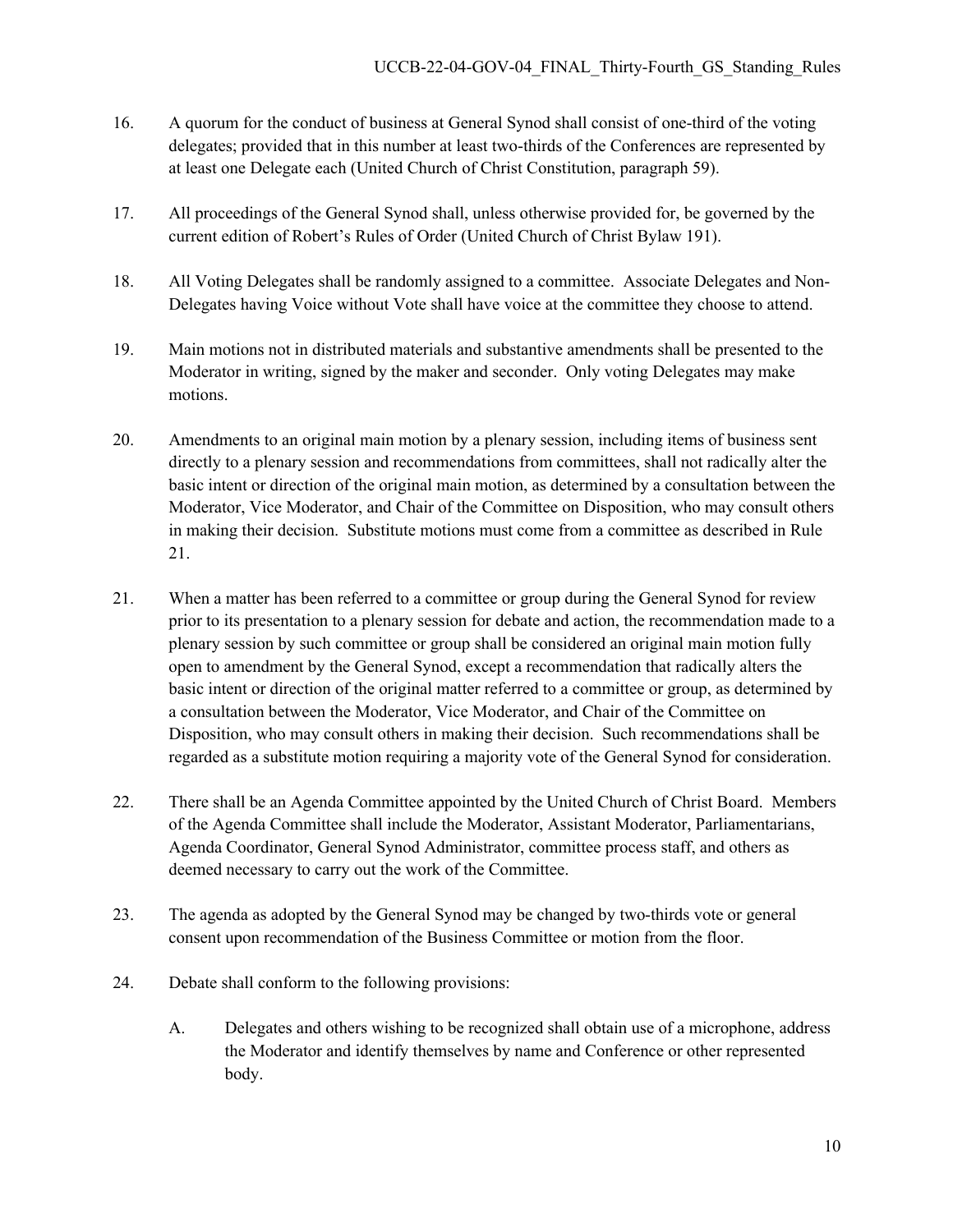- B. Pro and con microphones may be designated by the Moderator.
- C. A Delegate may not speak on an issue and conclude by moving the previous question.
- D. A Delegate may not present a combined motion to close debate on an amendment to a motion and the main motion.
- E. No one may speak to the same debatable motion more than twice except to answer questions from the floor or the Moderator.
- F. Unless brought by a committee of the General Synod, a maximum of two minutes for the first speech is allowed the maker of the motion. The maker of a motion coming from a General Synod committee will have three minutes for the presentation. Subsequent speakers are limited to one minute each.
- G. During timed floor debates and speak outs microphones will be turned off at the expiration of a speaker's time provided for in the General Synod Standing Rules.
- H. When time restrictions on speakers are required by these Standing Rules, an extension of time may be granted by the presiding Moderator to the following persons:
	- 1. Speakers requiring translation into English from another language (time needed for the translation shall not be counted in the time allotment) and speakers who require sign language translation;
	- 2. Speakers whose fluency in English is limited and for whom translation is not available;
	- 3. Speakers with disabilities that affect mobility and/or speech.

 A request for an extension of time shall be indicated to the floor parliamentarian who shall notify the presiding Moderator.

- I. Opportunity will be provided for two Delegates speaking in favor and two Delegates speaking in opposition to a motion before an amendment can be made.
- J. A motion to limit or extend the limits of debate is, itself, undebatable; such motion requires a second and two-thirds vote unless decided by general consent.
- K. Non-delegates, not otherwise authorized to speak, may speak only by two-thirds vote of the General Synod.
- 25. Voting shall conform to the following provisions: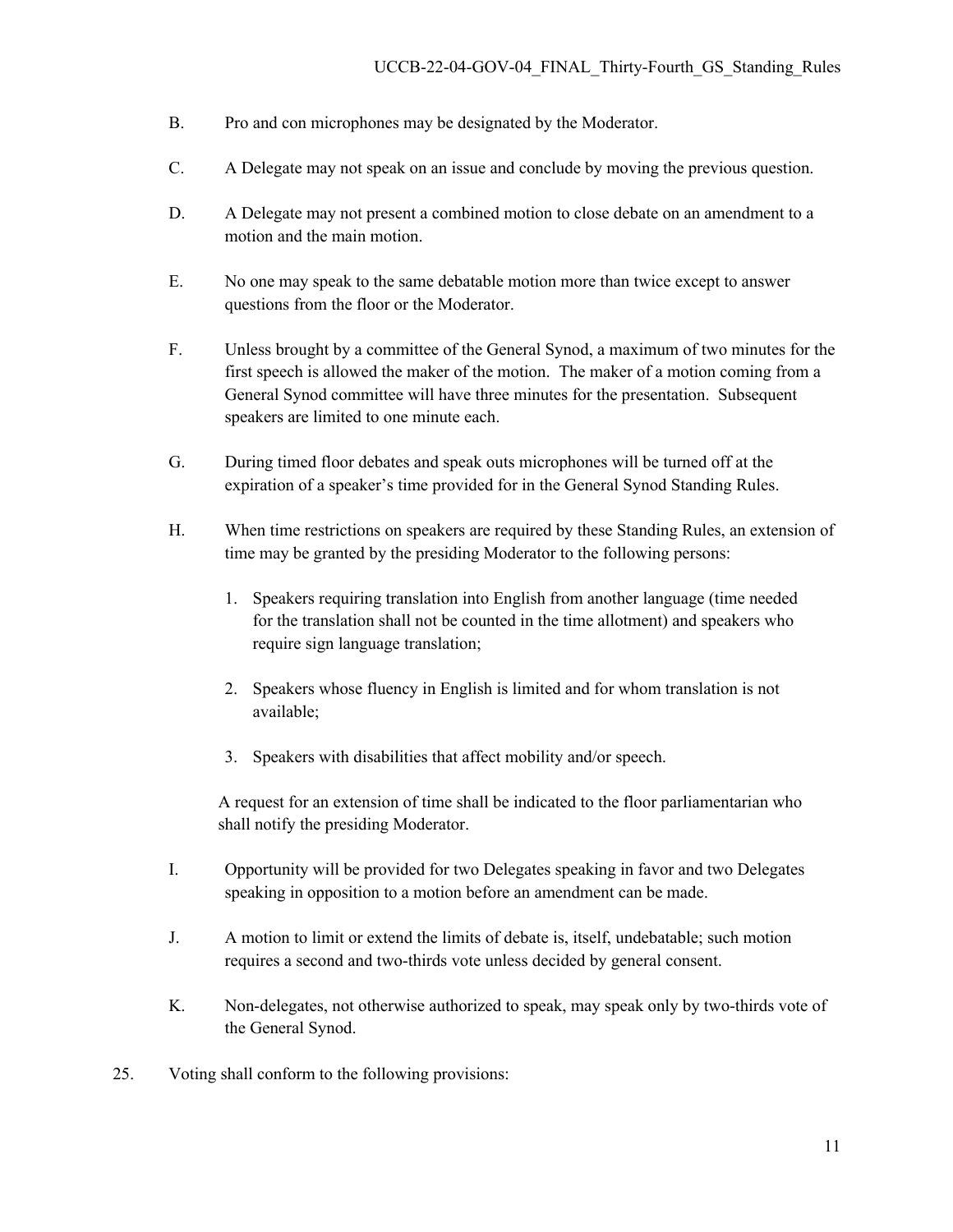- A. Votes shall be decided by the Delegates present and voting. Abstentions shall not be counted in the total.
- B. Voting shall be by electronic means, unless the Moderator, sensing a consensus of the Synod, calls for a voice vote.

## **MINORITY RESOLUTIONS**

- 26. Requirements: In the case where a Formal Motion, Constitution and/or Bylaw amendment or Priority is adopted by less than 75% of the votes cast, a Minority Resolution, expressing a minority viewpoint on the same subject matter, may be proposed at the same or the next business session of that General Synod.
- 27. Procedures to be followed when a Minority Resolution is to be considered shall conform to the following provisions:
	- A. A Delegate who plans to propose a Minority Resolution must, at the time of the consideration of the original proposal, request of the Moderator that the percentage of votes in the affirmative be determined and recorded so that eligibility for proposing a Minority Resolution can be established.
	- B. A Minority Resolution is to be voted only by those who voted in opposition to the original proposal. Each Conference shall be responsible to determine the eligibility of its own delegates in such a vote.
	- C. To become a matter of record of General Synod, a Minority Resolution shall require a majority vote of those voting as designated in 23.B, above.

An adopted Minority Resolution shall be attached to the action to which it relates.

## **PROCEDURES FOR NOMINATIONS AND ELECTIONS**

- 28. The Nominating Committee shall make nominations from the platform as provided by the Constitution and Bylaws.
- 29. Biographical information on each candidate shall be made available by the Nominating Committee for those it nominates. The Nominating Committee shall submit its slate of candidates including biographical information to the General Synod not later than the opening of the business session in which the Nominating Committee reports to the General Synod.
- 30. Written consent of each nominee is required prior to election.
- 31. Members of the Nominating Committee are nominated by the United Church of Christ Board. These nominations are made from the platform by the Business Committee.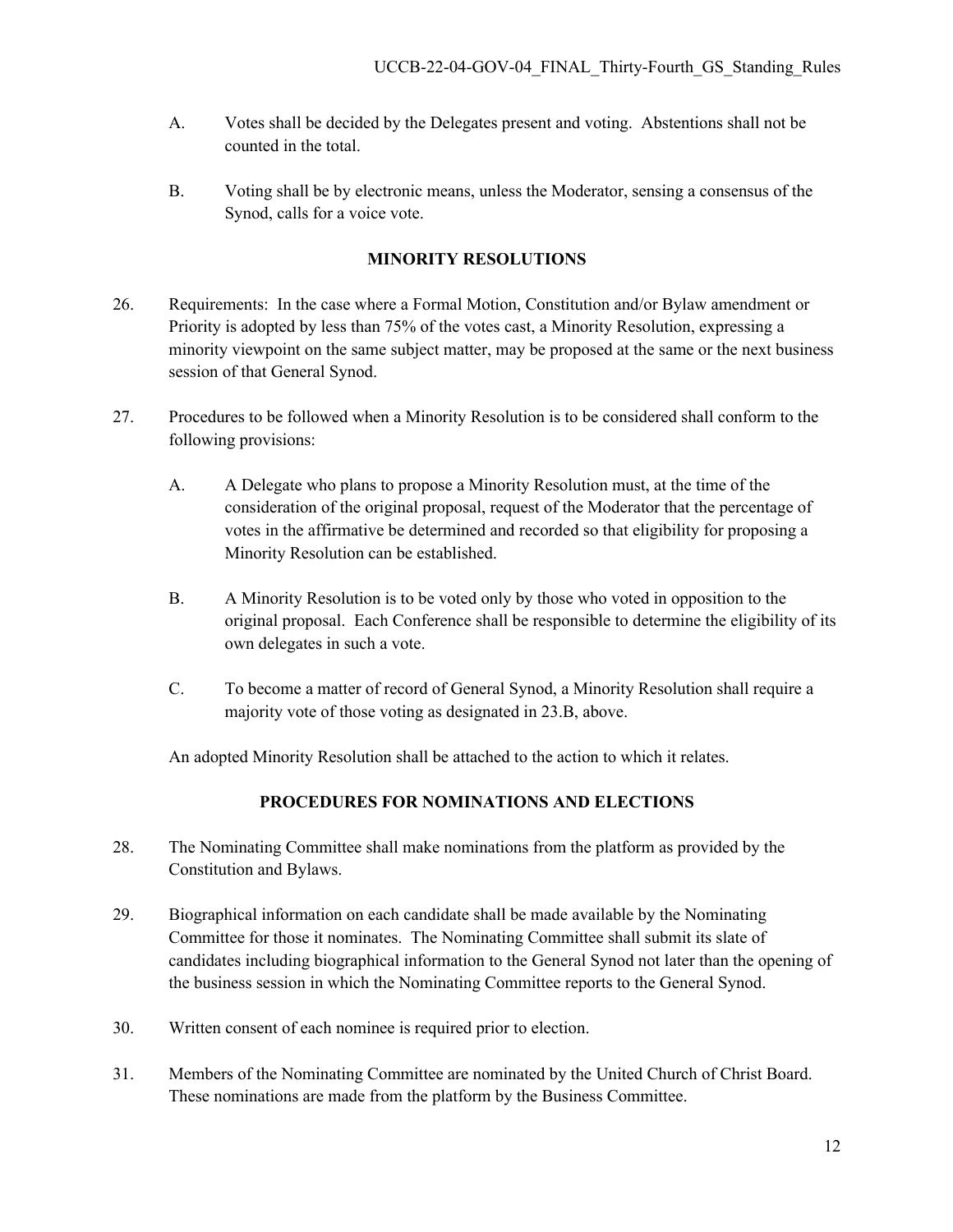- 32. There shall not be nominations from the floor. All candidates presented by the Nominating Committee shall be elected by majority vote, a majority being based on the number of votes cast for the office. The results and number of votes cast for each candidate shall be announced to the delegates in a timely manner.
- 33. The election of the next class of the United Church of Christ Board shall be a single vote. The elections of Moderator and Assistant Moderator shall each come as separate votes thereafter.
- 34. Votes for write-in candidates and abstentions shall not be counted.

# **PROCEDURE AND CALL FOR ELECTION**

- 35. In the General Synod year in which the General Minister and President of the Church is to be called by election or reelection, the candidate will be presented to the General Synod by the United Church of Christ Board. A single presentation for the candidate may be made, to be no longer than 10 minutes.
- 36. In the General Synod year in which an Associate General Minister is to be called by election or reelection as an Officer of the Church, a candidate will be presented to the General Synod by the United Church of Christ Board. A single presentation for each candidate may be made, each to be no longer than 10 minutes.
- 37. Candidates for the Offices of General Minister and President and Associate General Minister may each make a speech no longer than 20 minutes prior to the call by election.
- 38. An affirmative vote of at least 60% of the votes cast is necessary for each candidate to be called and elected by the General Synod to serve as an Officer of the Church. The results of the vote for each candidate shall be announced to the delegates in a timely manner.

## **OPERATION OF THE EXHIBIT HALL**

- 39. First priority for space and scheduling needs will be given to the General Synod and those activites that are supportive of its agenda, administration, and business.
- 40. Preference for exhibits, displays and scheduling of space and time for optional and informal events will be granted to persons representing the Covenanted, Affiliated and Associated Ministries and Others Bodies as defined by Article VI. of the Bylaws of the UCC, Conferences and Associations, Local Churches, General Synod Recognized Groups and bodies that are listed in the Yearbook of the UCC. If they are not among the officially recognized bodies, any group or individual wishing to have an exhibit or reserve space in the facilities managed by the Office of the General Minister and President may request such space.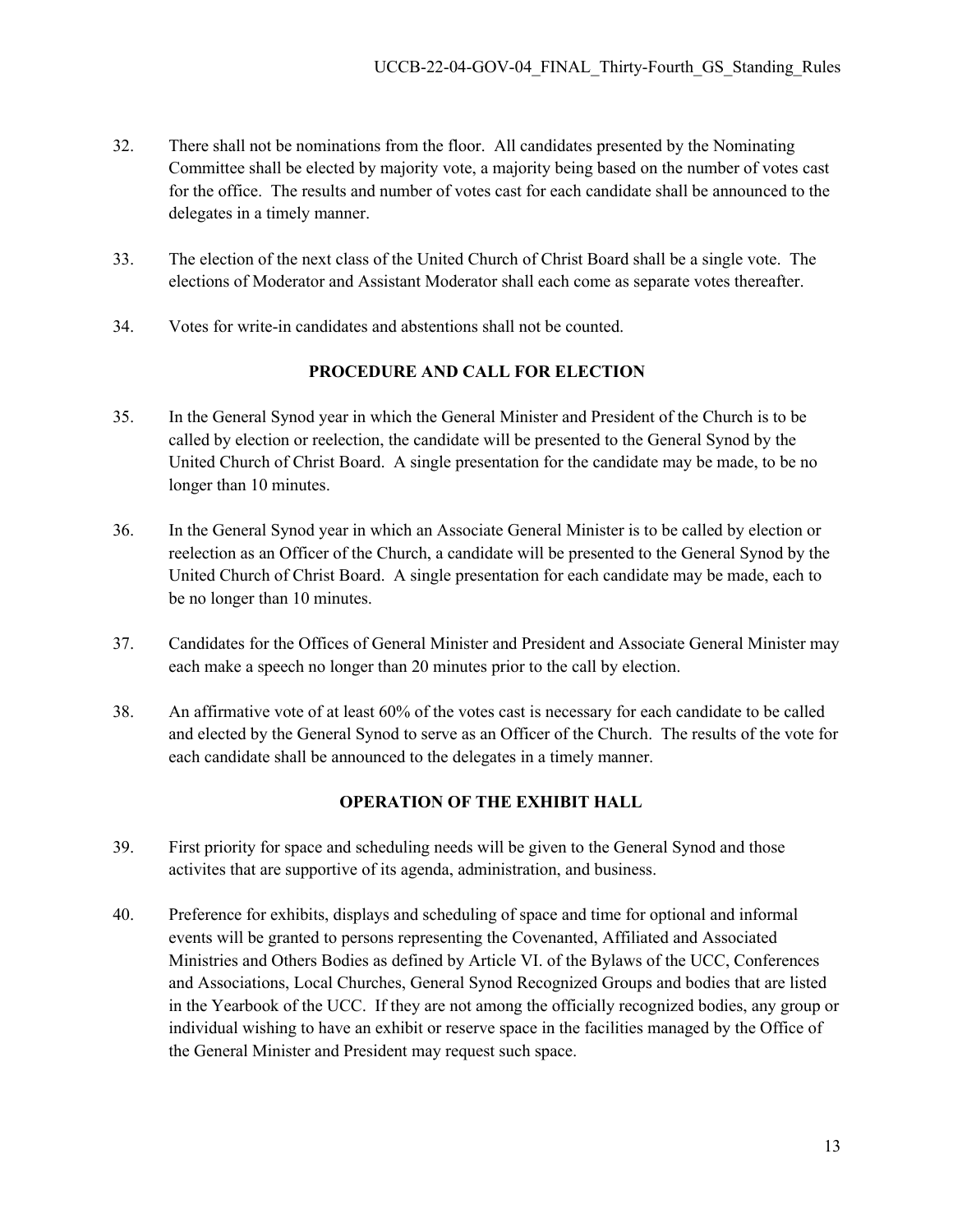- 41. Optional activities that are sponsored by officially recognized bodies, but not integral to program, administration and agenda of the General Synod shall be scheduled so as not to conflict with the General Synod.
- 42. Exhibits and space will be allocated on a first come, first served basis within the above criteria.
- 43. Exhibit space will be set aside for the Covenanted Ministries and other national bodies, so desiring, to have a common space that might be decorated with a common theme.
- 44. The following guidelines pertain to commercial exhibits:
	- A. The product or service that they sell or offer is of value to Local Churches of the UCC.
	- B. The companies are able to offer references from UCC bodies that have used their services and indicate that they are reputable firms who stand behind their products and services.
- 45. There will be a directory of exhibits with a description of each, and will include a map of the exhibit hall.
- 46. Hours when the exhibits will be open, before and during the General Synod, will be posted electronically.
- 47. Exhibitors shall honor the Behavioral Covenant distributed to exhibitors in advance of the General Synod.

#### **GENERAL RULES**

- 48. Only printed matter and other matter (including commercial) that has been approved by the Business Committee may be distributed on the floor of the General Synod and within the convention center in which the General Synod is being held. Such materials must contain the identity of the originator.
- 49. The Business Committee will administer and announce any necessary rules pertaining to photographs being taken during the General Synod meetings.
- 50. Recording the proceedings of General Synod is the responsibility of the Office of the General Minister and President.
- 51. Demonstrations and celebrations on the floor and visitors' gallery of the General Synod plenary session must have prior approval of the Business Committee or will be ruled out of order.
- 52. With proper credentials, all sessions of the General Synod and its delegate committees are open to the public and the news media while the General Synod is in session.